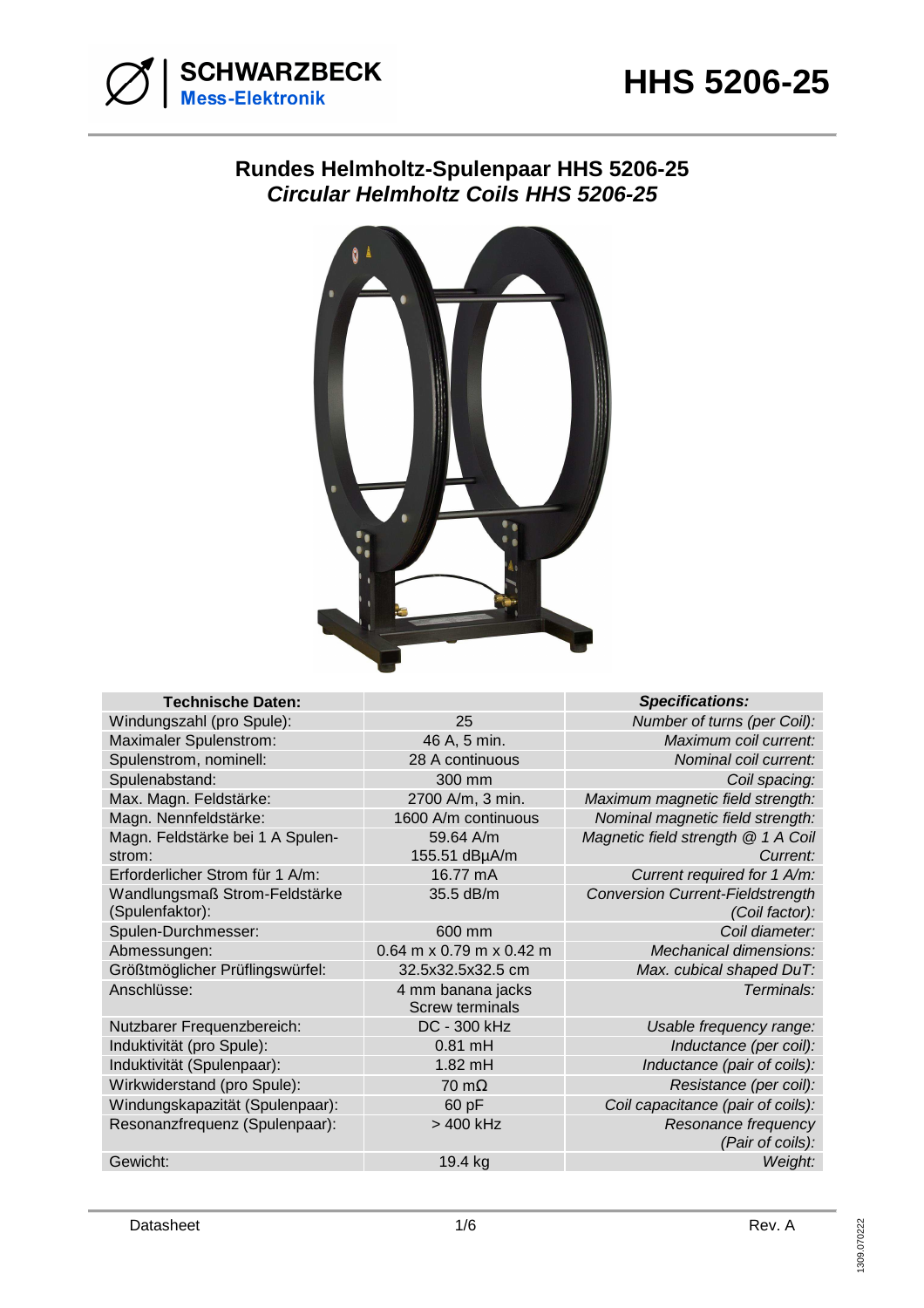### **Anwendung: Application:**

Das Helmholtz-Spulenpaar eignet sich zur Erzeugung exakt definierter magnetischer Felder von DC bis über das obere Ende des Audiofrequenzbereichs hinaus. Die erzeugte Feldstärke steht in streng linearem Zusammenhang zum Spulenstrom. Aus der Spulengeometrie, dem Strom und der Windungszahl lässt sich die resultierende Feldstärke exakt analytisch (oder auch numerisch) berechnen. Daher ist die HHS 5206-25 ideal für Kalibrierungen von Magnetfeldsonden einsetzbar. Es lassen sich (kurzzeitig) magnetische Felder bis ca. 2700 A/m erzeugen. Typische Anwendungsfälle sind Immunitätsprüfungen im KFZ-Bereich und nach MIL STD 461. Bei der Felderzeugung mit Helmholtzspulen ist die magnetische Feldstärke streng proportional zum Spulenstrom. Letztendlich lässt sich die Kalibrierung der Magnetfeldstärke auf eine Strommessung (oder z.B. auf den Spannungsabfall an einem bekannten Vorwiderstand) zurückführen. Die Helmholtzspule selbst wird wegen des einfachen Zusammenhangs zwischen Strom und Feldstärke in der Regel nicht kalibriert sondern gilt als Primärnormal. Ansonsten können die erzeugten Feldstärken auch mit Feldspulen oder Sensorspulen nachgemessen werden.

### **Inbetriebnahme: Installation:**

Die Helmholtzspule sollte in ausreichendem Abstand von möglichen Magnetfeldquellen (z.B. Transformatoren in Netzteilen von Messgeräten, stromdurchflossenen Leitern, Bildschirmen, Oszillografenröhren, Elektromotoren, Lautsprecher usw.) auf einem Tisch positioniert werden. Alle magnetischen Metallteile (d.h. Eisen / Stahl, Kobalt und Nickel) sollten aus der unmittelbaren Spulenumgebung entfernt werden. Die Anschlussleitungen vom Generator zur Helmholtzspule sollten verdrillt werden, um unerwünschte Einkopplungen magnetischer Flüsse zu vermeiden. Die Klemmen der Spule sind mit Kennbuchstaben A, B, C und D gekennzeichnet. Der Generator (Stromquelle, Audio-Verstärker ...) wird mit den Klemmen A und C der Spule verbunden. Das kurze, mitgelieferte Kabel verbindet die Klemmen B und D.

Helmholtz-Coils are especially designed to generate precisely defined magnetic fields from DC to the upper end of the audio frequency range and beyond. The generated fields are in a strongly linear relation to the coil current. The fieldstrength can be calculated exactly by analytical (or numerical) methods, based on the coils' geometry, the number of turns and the coil current. Therefore the HHS 5206-25 is ideally suited for the calibration of magnetic field probes or sensors. Due to the high temperature proof Teflon-coated wire packet it is possible to generate magnetic fields up to approx. 2700 A/m (for a short time). Typical applications are magnetic immunity testing according to automotive standards or MIL-461F. When generating magnetic fields with Helmholtz coils the coil current is directly proportional to the magnetic field strength.

The calibration of the magnetic field is finally traceable to a current measurement (or to a voltage drop at a known resistor). The Helmholtz Coil itself is usually considered as primary standard due to the easily calculable relation between current and field strength. If this relation should be controlled, a loop sensor or monitoring loop can be used to determine the actual field strenath.

The Helmholtz-Coils should be installed on a desk in a sufficiently large separation from sources of unintentional magnetic fields, e.g. transformers in power supplies, conductors carrying high currents, computer monitors, loudspeakers, cathode ray tubes (CRT) and so on. All kinds of magnetic material (e.g. steel, nickel, cobalt) should be removed from the near surrounding of the coil. The wires which are used to connect the current source with the Helmholtz-Coil should be twisted to avoid an unwanted injection of magnetic flux.

The coil terminals are assigned with the characters A, B, C and D. The generator (current source, audio-amplifier...) is connected to the terminals A and C, the terminals B and D are connected with the short cable supplied with the coil.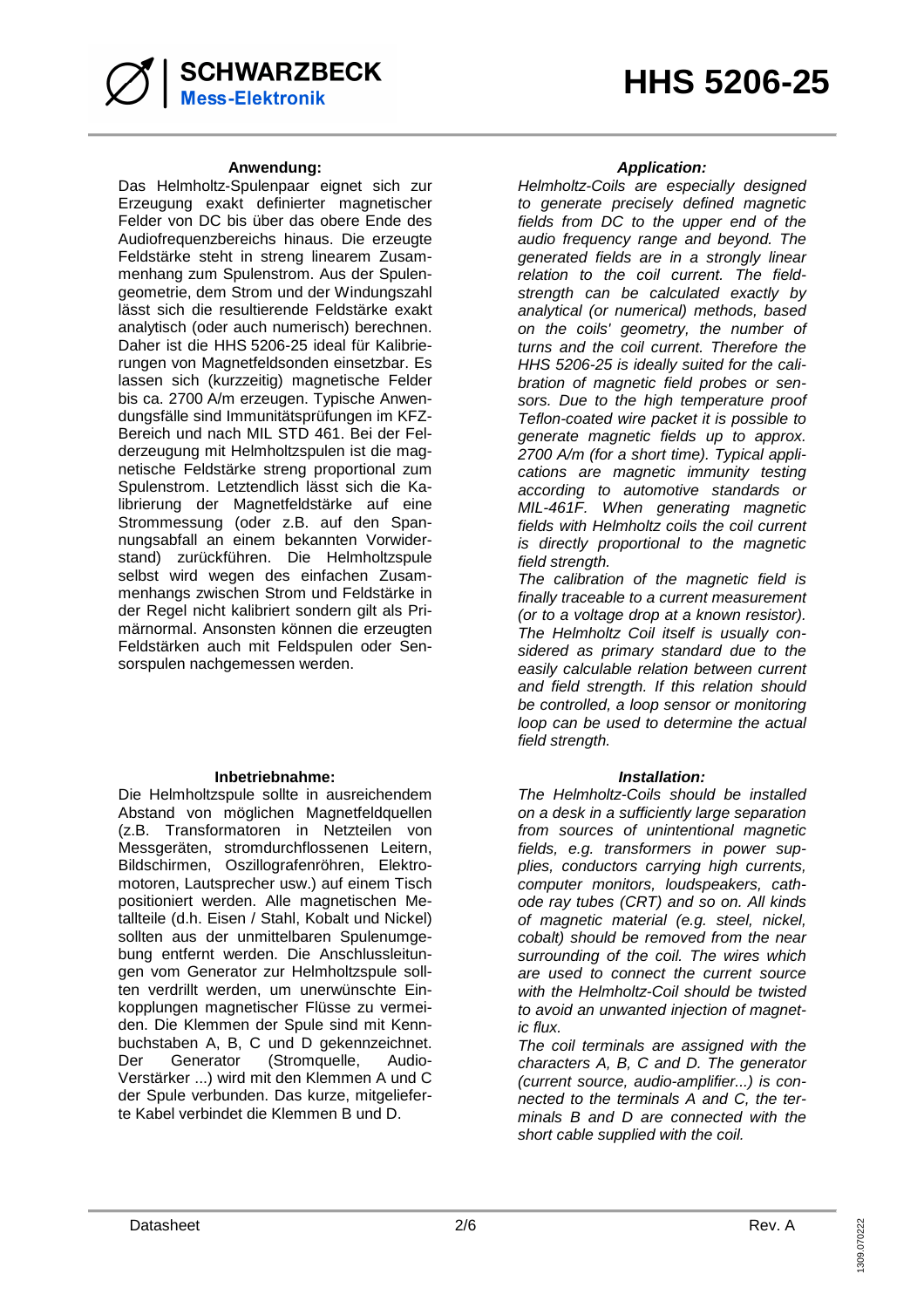

Zur Kontrolle kann die magnetische Feldstärke im Innern des Spulenpaares gemessen werden. Bei falschem Anschluss wird genau in der Mitte zwischen den Spulen ein starker Feldstärkeabfall festzustellen sein, da sich die Felder der Spulen gegenseitig aufheben.

An additional verification can be done by measuring the magnetic fieldstrength between the coils. Assuming a wrong connection, the fieldstrength decays very sharply in the center between the coils, because the fields compensate each other.



**Längskomponente der magnetischen Feldstärke entlang der Spulenlängsachse Magnet. Fieldstrength, longitudinal component along rotational axis**

| <u>magnet. Fleidstrength, iongituumal component along rotational axis</u>             |        |           |             |               |               |               |  |  |  |
|---------------------------------------------------------------------------------------|--------|-----------|-------------|---------------|---------------|---------------|--|--|--|
| <b>Abstand</b>                                                                        | H1     | <b>H2</b> | <b>Hges</b> | <b>H1</b>     | H2            | <b>Hges</b>   |  |  |  |
| zur Spu-                                                                              | [A/m]  | [A/m]     | [A/m]       | $[dB\mu A/m]$ | $[dB\mu A/m]$ | $[dB\mu A/m]$ |  |  |  |
| lenmitte                                                                              |        |           |             |               |               |               |  |  |  |
| [cm]                                                                                  |        |           |             |               |               |               |  |  |  |
| 0.0                                                                                   | 29.814 | 29.814    | 59.628      | 149.49        | 149.49        | 155.51        |  |  |  |
| 1.0                                                                                   | 31.005 | 28.623    | 59.628      | 149.83        | 149.13        | 155.51        |  |  |  |
| 2.0                                                                                   | 32.187 | 27.440    | 59.627      | 150.15        | 148.77        | 155.51        |  |  |  |
| 3.0                                                                                   | 33.350 | 26.271    | 59.622      | 150.46        | 148.39        | 155.51        |  |  |  |
| 4.0                                                                                   | 34.484 | 25.123    | 59.607      | 150.75        | 148.00        | 155.51        |  |  |  |
| 5.0                                                                                   | 35.576 | 24.001    | 59.577      | 151.02        | 147.60        | 155.50        |  |  |  |
| 6.0                                                                                   | 36.614 | 22.909    | 59.523      | 151.27        | 147.20        | 155.49        |  |  |  |
| 7.0                                                                                   | 37.587 | 21.850    | 59.437      | 151.50        | 146.79        | 155.48        |  |  |  |
| 8.0                                                                                   | 38.482 | 20.826    | 59.308      | 151.71        | 146.37        | 155.46        |  |  |  |
| 9.0                                                                                   | 39.286 | 19.839    | 59.125      | 151.88        | 145.95        | 155.44        |  |  |  |
| 10.0                                                                                  | 39.989 | 18.891    | 58.880      | 152.04        | 145.52        | 155.40        |  |  |  |
| 11.0                                                                                  | 40.580 | 17.981    | 58.561      | 152.17        | 145.10        | 155.35        |  |  |  |
| 12.0                                                                                  | 41.049 | 17.111    | 58.160      | 152.27        | 144.67        | 155.29        |  |  |  |
| 13.0                                                                                  | 41.390 | 16.279    | 57.670      | 152.34        | 144.23        | 155.22        |  |  |  |
| 14.0                                                                                  | 41.597 | 15.487    | 57.084      | 152.38        | 143.80        | 155.13        |  |  |  |
| 15.0                                                                                  | 41.667 | 14.731    | 56.398      | 152.40        | 143.36        | 155.03        |  |  |  |
| Spulenstrom: 1 A, Spulenabstand: 300 mm<br>Coil Current: 1 A, Coil Separation: 300 mm |        |           |             |               |               |               |  |  |  |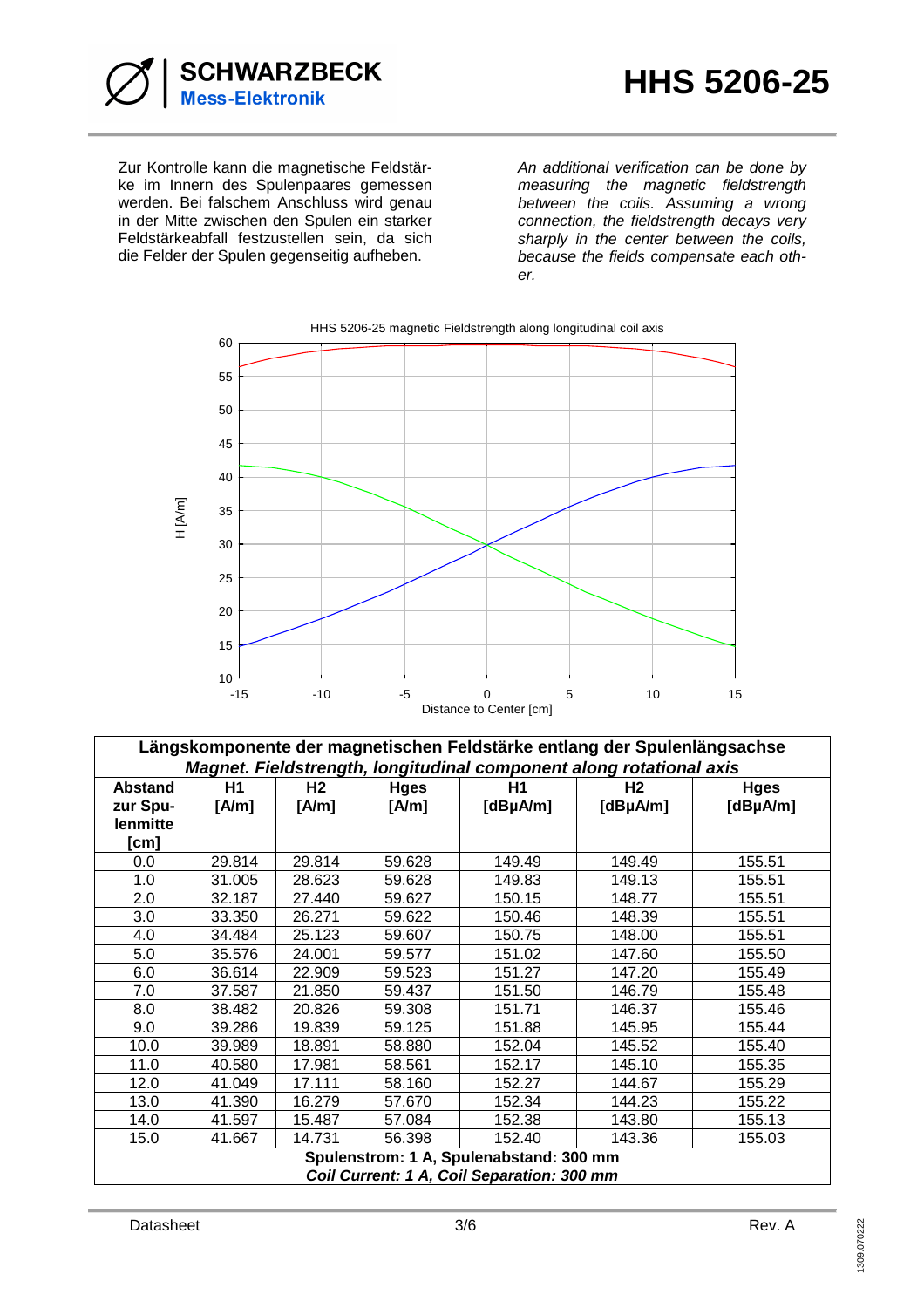

### **Typischer Messaufbau bei Magnetfeld-Immunitätsprüfungen Typical Test Setup for Immunity against magnetic fields**



Zur Bestimmung der Magnetfeldstärke eignen sich im Wesentlichen zwei Verfahren:

- 1. Bestimmung des Spulenstroms
- mit kalibriertem Stromwandler
- durch Messung des Spannungsabfalls an einem bekannten Vorwiderstand
- direkte Strommessung

2. Bestimmung der Feldstärke mit Hilfe einer **Sensorspule** 

Die direkte Strommessung hat den Nachteil, dass die Messgeräte bei hohen Dauerströmen recht heiß werden, was zu erhöhter Messunsicherheit und sogar zur Zerstörung führen kann. Die Messung mit einem Stromwandler ist thermisch unkritisch und darüber hinaus kann eine Potentialtrennung zwischen Messkreis und Verstärker-ausgangskreis erreicht werden. Bei der Messung des Spannungsabfalls an einem bekannten Vorwiderstand (z.B. 100 mΩ / 20 W bis ca. 14 A oder auch 10 mΩ / 20 W für höchste Ströme) muss für ausreichende Wärmeabfuhr (Kühlkörper) und Potentialtrennung bei netzbetriebenen Messgeräten gesorgt werden. Bei kleinen Shuntwiderständen entsteht zwar weniger Wärme, jedoch können unerwünschte Übergangswiderstände schnell in die Größenordnung des Shuntwiderstandes

## **Feldstärkebestimmung: Field strength determination:**

There are two methods to determine the actual magnetic field strength:

- 1. Determination of the coil current
- Current transformer clamp
- Measuring the voltage drop across a well-known resistor
- Direct current measurement

2. Determination of the field strength using a field monitoring loop

The direct current measurement has the disadvantage that the measurement equipment itself heats up, which leads to increased measurement uncertainty or even destruction. The use of a calibrated current transformer clamp has two advantages: it is floating (potential isolation between measuring circuitry and amplifier output circuitry) and without thermal stress. In cases where the voltage drop across a known resistor (e.g. 100 m $\Omega$  / 20 W up to 14 A or 10 m $\Omega$  for highest currents) is measured, it is essential to provide sufficient cooling and potential isolation of mains driven voltmeters. Using small shunt resistor values causes less heat dissipation may however cause higher measurement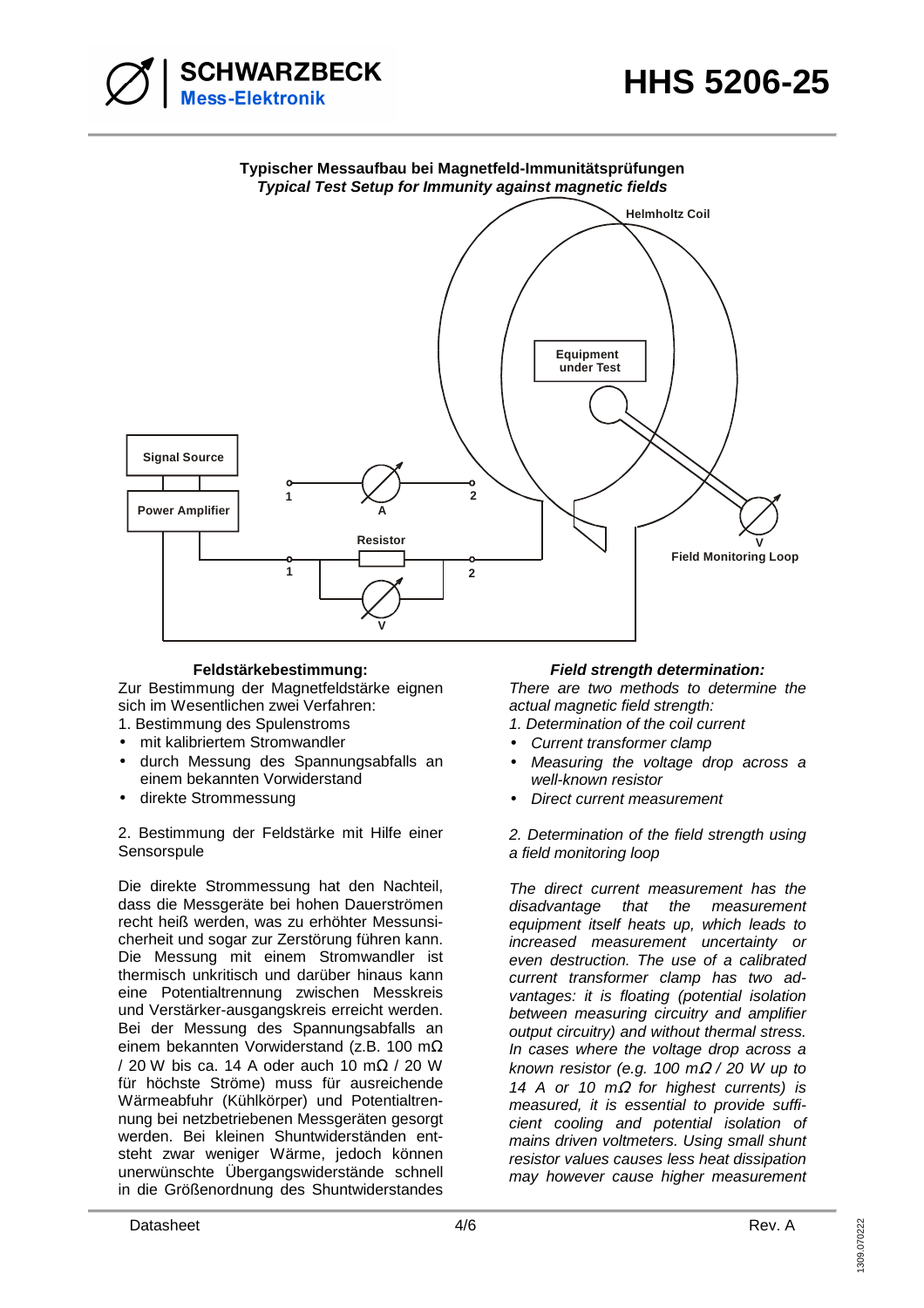

kommen und damit unnötig hohe Messunsicherheit erzeugen. Bei Frequenzen ab einigen kHz kann die Induktivität des Shunts nicht mehr vernachlässigt werden, es empfiehlt sich daher mit Shunt zu messen, dessen Impedanz Z bekannt ist, z.B. der SHUNT 9570.

Bei der Feldstärkebestimmung mit Hilfe einer Sensorspule erreicht man ebenfalls Potentialtrennung und thermisch unkritische Verhältnisse. Die FESP 5133-7/41 ist für diesen Zweck geeignet

uncertainties because the wanted shunt resistance is hardly higher than unwanted contact resistances. Beyond several kHz the inductance of the shunt resistor may become dominant. For that reason a low inductive shunt resistor with well-known impedance Z like the SHUNT 9570 should be used.

The determination of the magnetic field strength using a sensor loop (field monitoring loop) allows also potential isolation without temperature stress. The FESP 5133-7/41 is suitable for this purpose.